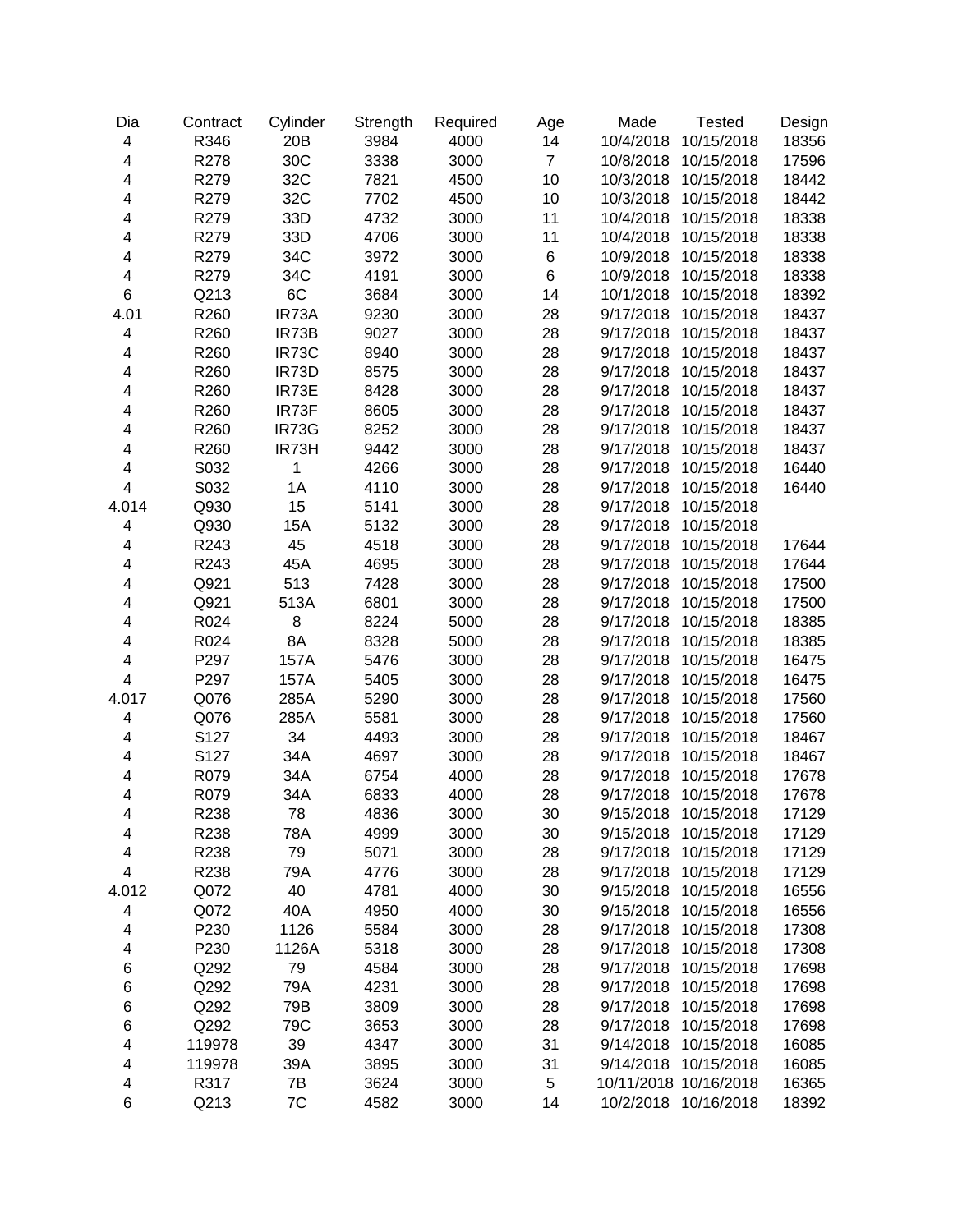| 4.008                   | S237   | $\mathbf{1}$   | 4475 | 3000 | 28 | 9/18/2018 | 10/16/2018 | 15587   |
|-------------------------|--------|----------------|------|------|----|-----------|------------|---------|
| 4.008                   | S237   | 1A             | 4248 | 3000 | 28 | 9/18/2018 | 10/16/2018 | 15587   |
| $\overline{\mathbf{4}}$ | S936   | $\overline{2}$ | 4894 | 3000 | 28 | 9/18/2018 | 10/16/2018 | 18558   |
| 4                       | S936   | 2A             | 4352 | 3000 | 28 | 9/18/2018 | 10/16/2018 | 18558   |
| 4                       | 118978 | 3A             | 5072 | 3000 | 28 | 9/18/2018 | 10/16/2018 | 19402TN |
| 4                       | 118978 | 3B             | 5590 | 3000 | 28 | 9/18/2018 | 10/16/2018 | 19402TN |
| 4                       | R246   | 13             | 4412 | 3000 | 28 | 9/18/2018 | 10/16/2018 | 17641   |
| 4                       | R246   | 13A            | 4453 | 3000 | 28 | 9/18/2018 | 10/16/2018 | 17641   |
| 4                       | R323   | 14A            | 5239 | 3000 | 28 | 9/18/2018 | 10/16/2018 | 18186   |
| 4                       | R323   | 14A            | 5377 | 3000 | 28 | 9/18/2018 | 10/16/2018 | 18186   |
| 4                       | 111351 | 118A           | 4568 | 3000 | 28 | 9/18/2018 | 10/16/2018 | 18184   |
| 4                       | 111351 | 118A           | 4363 | 3000 | 28 | 9/18/2018 | 10/16/2018 | 18184   |
| 4.014                   | Q029   | 228A           | 4709 | 3000 | 28 | 9/18/2018 | 10/16/2018 | 18495   |
| 4.014                   | Q029   | 228A           | 5010 | 3000 | 28 | 9/18/2018 | 10/16/2018 | 18495   |
| 4                       | Q029   | 229Z           | 7415 | 4000 | 28 | 9/18/2018 | 10/16/2018 | 17569   |
| 4                       | Q029   | 229Z           | 7284 | 4000 | 28 | 9/18/2018 | 10/16/2018 | 17569   |
| 4                       | Q029   | 227A           | 6050 | 4000 | 28 | 9/18/2018 | 10/16/2018 | 17569   |
| 4                       | Q029   | 227A           | 6328 | 4000 | 28 | 9/18/2018 | 10/16/2018 | 17569   |
| 4                       | S160   | 5A             | 4208 | 3000 | 28 | 9/18/2018 | 10/16/2018 | 18440   |
| 4                       | S160   | 5A             | 4261 | 3000 | 28 | 9/18/2018 | 10/16/2018 | 18440   |
| 4                       | 150101 | 29A            | 5098 | 3000 | 28 | 9/18/2018 | 10/16/2018 | 17518   |
| 4                       | 150101 | 29B            | 5313 | 3000 | 28 | 9/18/2018 | 10/16/2018 | 17518   |
| 4                       | 150101 | 30A            | 5548 | 3000 | 28 | 9/18/2018 | 10/16/2018 | 17518   |
| 4                       | 150101 | 30B            | 5736 | 3000 | 28 | 9/18/2018 | 10/16/2018 | 17518   |
| 4.011                   | Q304   | 63A            | 4370 | 3000 | 28 | 9/18/2018 | 10/16/2018 | 17129   |
| 4.011                   | Q304   | 63A            | 4774 | 3000 | 28 | 9/18/2018 | 10/16/2018 | 17129   |
| 4                       | S149   | 5A             | 4076 | 3000 | 28 | 9/18/2018 | 10/16/2018 | 18425   |
| 4                       | S149   | 5A             | 3650 | 3000 | 28 | 9/18/2018 | 10/16/2018 | 18425   |
| 4                       | R295   | 12             | 5655 | 3000 | 28 | 9/18/2018 | 10/16/2018 | 18345   |
| 4                       | R295   | 12A            | 5602 | 3000 | 28 | 9/18/2018 | 10/16/2018 | 18345   |
| 4                       | 140130 | 14             | 5501 | 3000 | 28 | 9/18/2018 | 10/16/2018 | 17547   |
| 4                       | 140130 | 14A            | 5371 | 3000 | 28 | 9/18/2018 | 10/16/2018 | 17547   |
| 4                       | S127   | 35             | 5382 | 3000 | 28 | 9/18/2018 | 10/16/2018 | 18467   |
| 4                       | S127   | 35A            | 5122 | 3000 | 28 | 9/18/2018 | 10/16/2018 | 18467   |
| 4                       | S127   | 36             | 5634 | 3000 | 28 | 9/18/2018 | 10/16/2018 | 18467   |
| 4                       | S127   | 36A            | 6061 | 3000 | 28 | 9/18/2018 | 10/16/2018 | 18467   |
| 4.014                   | R249   | 46             | 4631 | 3000 | 28 | 9/18/2018 | 10/16/2018 | 17644   |
| 4.014                   | R249   | 46A            | 4668 | 3000 | 28 | 9/18/2018 | 10/16/2018 | 17644   |
| 4                       | R238   | 80             | 3339 | 3000 | 28 | 9/18/2018 | 10/16/2018 | 17130   |
| 4                       | R238   | 80A            | 3398 | 3000 | 28 | 9/18/2018 | 10/16/2018 | 17130   |
| 4                       | Q029   | 229A           | 7144 | 4000 | 28 | 9/18/2018 | 10/16/2018 | 17569   |
| 4                       | Q029   | 229A           | 7375 | 4000 | 28 | 9/18/2018 | 10/16/2018 | 17569   |
| 4                       | P049   | 340            | 4878 | 3000 | 28 | 9/18/2018 | 10/16/2018 | 16271   |
| 4                       | P049   | 340A           | 5095 | 3000 | 28 | 9/18/2018 | 10/16/2018 | 16271   |
| 4                       | Q031   | 360            | 6609 | 3000 | 28 | 9/18/2018 | 10/16/2018 | 16486   |
| 4                       | Q031   | 360A           | 6323 | 3000 | 28 | 9/18/2018 | 10/16/2018 | 16486   |
| 4                       | Q921   | 514            | 7119 | 3000 | 28 | 9/18/2018 | 10/16/2018 | 17500   |
| 4                       | Q921   | 514A           | 6823 | 3000 | 28 | 9/18/2018 | 10/16/2018 | 17500   |
| 4                       | P230   | 1127           | 6372 | 4000 | 28 | 9/18/2018 | 10/16/2018 | 17297   |
| 4                       | P230   | 1127A          | 5981 | 4000 | 28 | 9/18/2018 | 10/16/2018 | 17297   |
| 4                       | S127   | 54B            | 5231 | 3000 | 8  | 10/8/2018 | 10/16/2018 | 18355   |
| 4                       | S127   | 54C            | 5421 | 3000 | 8  | 10/8/2018 | 10/16/2018 | 18355   |
|                         |        |                |      |      |    |           |            |         |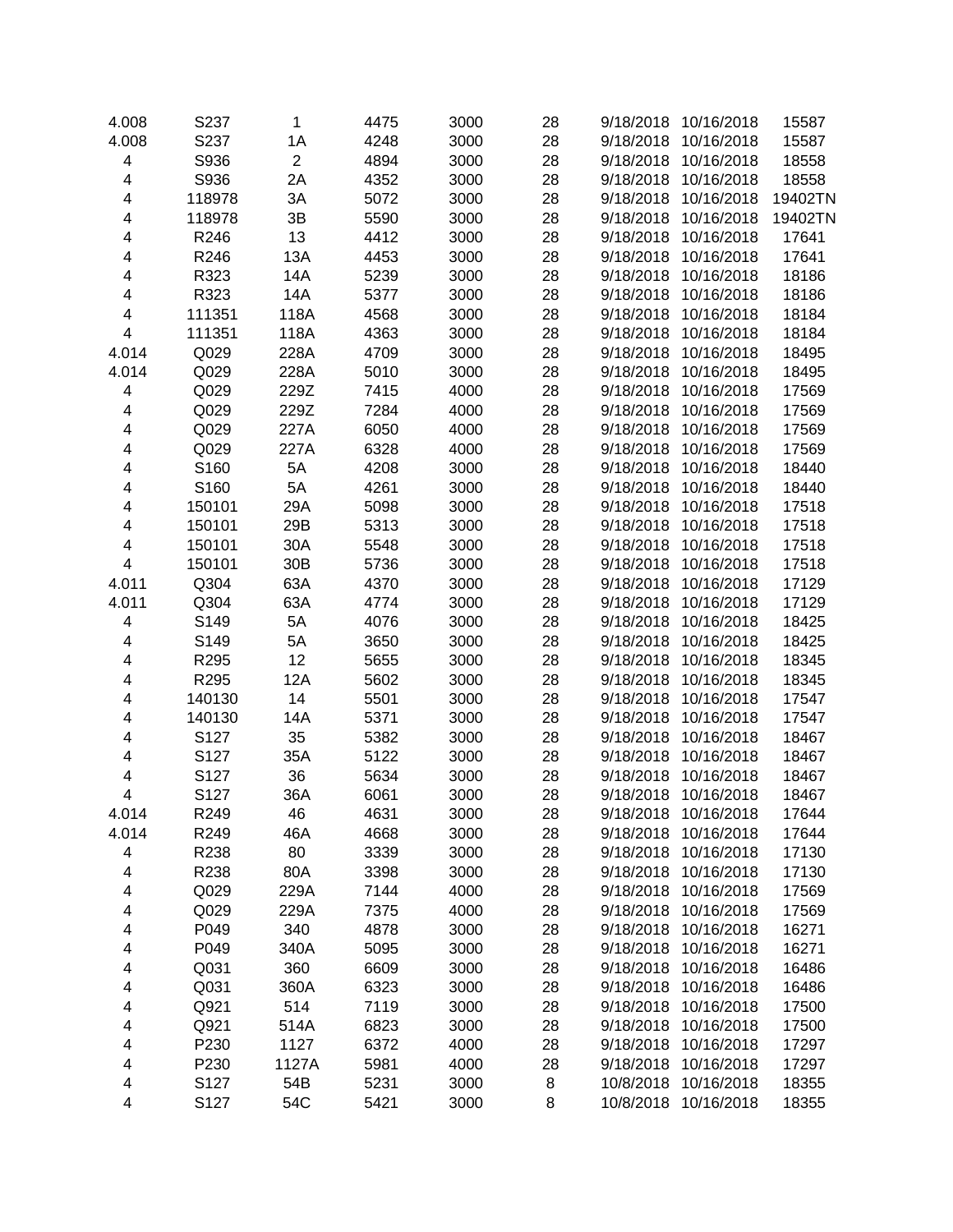| 4.014                   | S127   | 55B            | 5032  | 3000 | 8     | 10/8/2018 10/16/2018    | 18355  |
|-------------------------|--------|----------------|-------|------|-------|-------------------------|--------|
| 4.014                   | S127   | 55C            | 5343  | 3000 | 8     | 10/8/2018<br>10/16/2018 | 18355  |
| $\overline{\mathbf{4}}$ | S127   | 56B            | 3944  | 3000 | 6     | 10/10/2018 10/16/2018   | 18355  |
| $\overline{\mathbf{4}}$ | S127   | 56C            | 4001  | 3000 | $\,6$ | 10/10/2018 10/16/2018   | 18355  |
| 6                       | Q213   | 8C             | 3241  | 3000 | 14    | 10/17/2018<br>10/3/2018 | 18392  |
| 6                       | Q213   | 9B             | 1767  | 3000 | 9     | 10/17/2018<br>10/8/2018 | 18392  |
|                         |        |                |       |      |       |                         |        |
| 4                       | S936   | 3              | 5195  | 3000 | 28    | 9/19/2018<br>10/17/2018 | 18558  |
| 4                       | S936   | 3A             | 4854  | 3000 | 28    | 10/17/2018<br>9/19/2018 | 18558  |
| 4.011                   | R275   | 9A             | 3420  | 3000 | 28    | 9/19/2018<br>10/17/2018 | 18387  |
| 4.011                   | R275   | <b>9A</b>      | 3302  | 3000 | 28    | 10/17/2018<br>9/19/2018 | 18387  |
| 4                       | R323   | 15A            | 4488  | 3000 | 28    | 9/19/2018<br>10/17/2018 | 18186  |
| 4                       | R323   | 15A            | 4381  | 3000 | 28    | 9/19/2018<br>10/17/2018 | 18186  |
| 4                       | S106   | 24             | 5848  | 3000 | 28    | 10/17/2018<br>9/19/2018 | 17181  |
| 4                       | S106   | 24A            | 5301  | 3000 | 28    | 10/17/2018<br>9/19/2018 | 17181  |
| 4                       | R252   | 35             | 6612  | 3000 | 28    | 9/19/2018<br>10/17/2018 | 17654  |
| 4                       | R252   | 35A            | 6598  | 3000 | 28    | 10/17/2018<br>9/19/2018 | 17654  |
| 4                       | R272   | D96            | 7748  | 3000 | 28    | 10/17/2018<br>9/19/2018 | 16380  |
| 4                       | R272   | D96A           | 7504  | 3000 | 28    | 10/17/2018<br>9/19/2018 | 16380  |
| 4                       | Q076   | 163A           | 5330  | 3000 | 28    | 9/19/2018<br>10/17/2018 | 162225 |
| $\overline{\mathbf{4}}$ | Q076   | 163A           | 5584  | 3000 | 28    | 10/17/2018<br>9/19/2018 | 162225 |
| 4.008                   | R259   | 1A             | 4600  | 3000 | 28    | 10/17/2018<br>9/19/2018 | 17693  |
| 4.008                   | R259   | 1A             | 4612  | 3000 | 28    | 10/17/2018<br>9/19/2018 | 17693  |
| 4                       | 121917 | $\overline{2}$ | 2850  | 3000 | 28    | 9/19/2018<br>10/17/2018 | 17587  |
| 4                       | 121917 | 2A             | 2600  | 3000 | 28    | 9/19/2018<br>10/17/2018 | 17587  |
| 4                       | R078   | 9              | 3830  | 3000 | 28    | 9/19/2018<br>10/17/2018 | 17659  |
| 4                       | R078   | 9A             | 3728  | 3000 | 28    | 9/19/2018<br>10/17/2018 | 17659  |
| 4                       | R273   | 7ARK           | 11672 | 6000 | 28    | 9/19/2018<br>10/17/2018 | 18353  |
| 4                       | R273   | 7ARK           | 11588 | 6000 | 28    | 9/19/2018<br>10/17/2018 | 18353  |
| 4                       | R220   | 13             | 3772  | 3000 | 28    | 9/19/2018<br>10/17/2018 | 15524  |
| 4                       | R220   | 13A            | 3770  | 3000 | 28    | 10/17/2018<br>9/19/2018 | 15524  |
| 4                       | R280   | 14             | 4730  | 3000 | 28    | 9/19/2018<br>10/17/2018 | 18457  |
| $\overline{\mathbf{4}}$ | R280   | 14A            | 4733  | 3000 | 28    | 9/19/2018<br>10/17/2018 | 18457  |
| 4.014                   | 120315 | 28A            | 5474  | 3000 | 28    | 9/19/2018<br>10/17/2018 | 18350  |
| 4.014                   | 120315 | 28A            | 5057  | 3000 | 28    | 9/19/2018<br>10/17/2018 | 18350  |
| 4                       | S917   | 18             | 5561  | 3000 | 28    | 10/17/2018<br>9/19/2018 | 18375  |
| 4                       | S917   | 18A            | 5480  | 3000 | 28    | 10/17/2018<br>9/19/2018 | 18375  |
| 4                       | S127   | 37             | 6477  | 3000 | 28    | 9/19/2018<br>10/17/2018 | 18467  |
| 4                       | S127   | 37A            | 6527  | 3000 | 28    | 9/19/2018<br>10/17/2018 | 18467  |
| 4                       | Q072   | 41             | 7041  | 3000 | 28    | 10/17/2018<br>9/19/2018 | 16340  |
| 4                       | Q072   | 41A            | 6720  | 3000 | 28    | 9/19/2018<br>10/17/2018 | 16340  |
| 4                       | Q304   | 64A            | 4042  | 3000 | 28    | 9/19/2018<br>10/17/2018 | 17130  |
| 4                       | Q304   | 64A            | 4067  | 3000 | 28    | 9/19/2018<br>10/17/2018 | 17130  |
| 4                       | P287   | 134A           | 5725  | 3000 | 28    | 9/19/2018<br>10/17/2018 | 17574  |
| $\overline{\mathbf{4}}$ | P287   | 134A           | 5836  | 3000 | 28    | 9/19/2018<br>10/17/2018 | 17574  |
| 4.011                   | N383   | 153            | 4432  | 3000 | 28    | 9/19/2018<br>10/17/2018 |        |
| 4.011                   | N383   | 153A           | 4466  | 3000 | 28    | 9/19/2018<br>10/17/2018 |        |
| 4                       | N383   | 154            | 4651  | 3000 | 28    | 9/19/2018<br>10/17/2018 |        |
| 4                       | N383   | 154A           | 4662  | 3000 | 28    | 10/17/2018<br>9/19/2018 |        |
| 4                       | M089   | 252A           | 6613  | 3000 | 28    | 9/19/2018<br>10/17/2018 | 17553  |
| 4                       | M089   | 252A           | 6732  | 3000 | 28    | 9/19/2018<br>10/17/2018 | 17553  |
| 4                       | Q030   | 309A           | 4642  | 3000 | 28    | 9/19/2018<br>10/17/2018 | 17679  |
| 4                       | Q030   | 309A           | 4852  | 3000 | 28    | 10/17/2018<br>9/19/2018 | 17679  |
|                         |        |                |       |      |       |                         |        |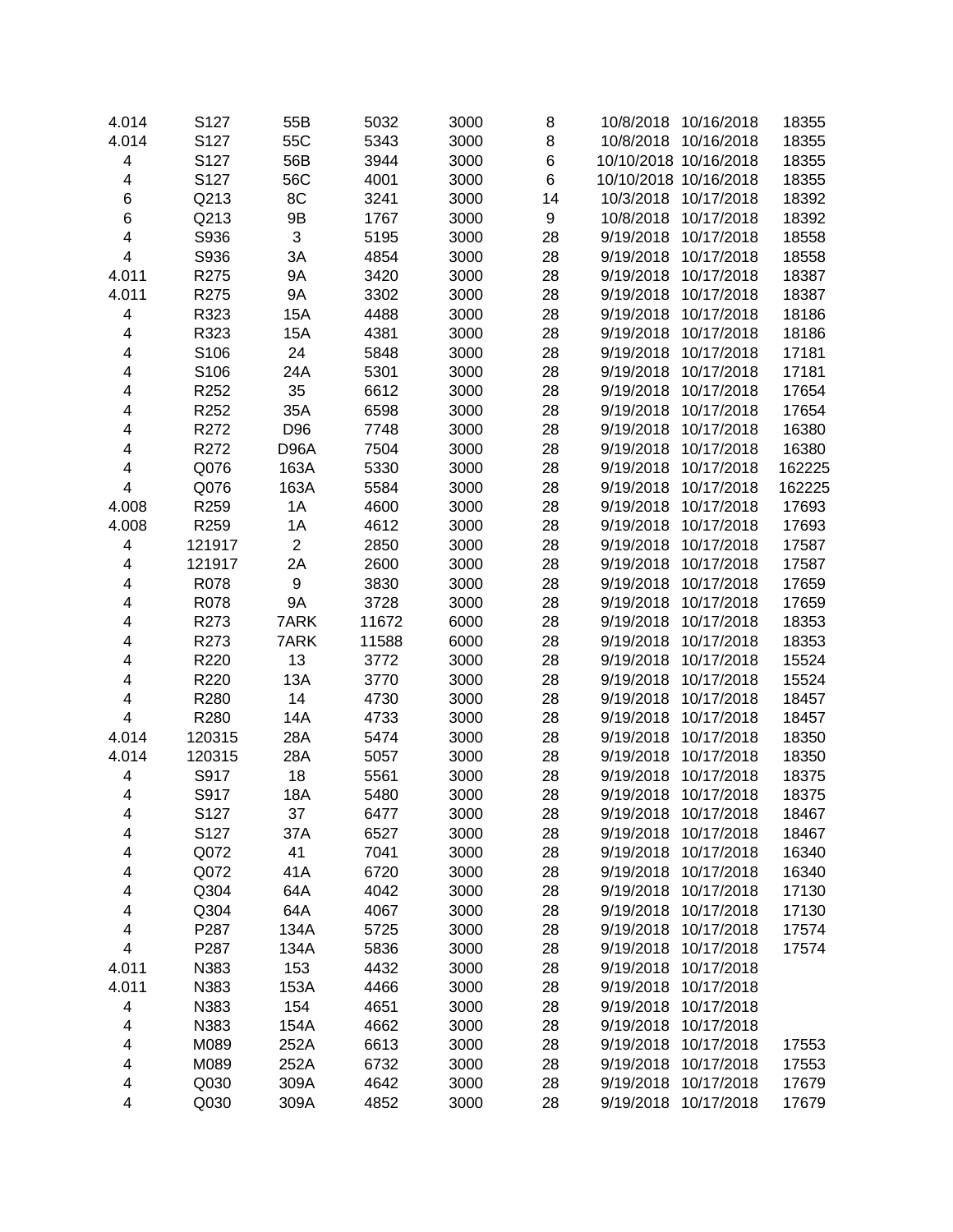|      |                                                                                                                                                                                                                                                                                                      |                                                                                                                                                                                                                                                                                        |                                                                                                                                                                                                                                                                                                                        |                                                                                                                                                                                                                                                                                                              |                                                                                                                                                                                                                                  | 17214                                                                                                                                                                                                                                                                                                                                                                                                                                                                                                                                                                                                                                                                                                                                                                                                                                                                                                                                                                         |
|------|------------------------------------------------------------------------------------------------------------------------------------------------------------------------------------------------------------------------------------------------------------------------------------------------------|----------------------------------------------------------------------------------------------------------------------------------------------------------------------------------------------------------------------------------------------------------------------------------------|------------------------------------------------------------------------------------------------------------------------------------------------------------------------------------------------------------------------------------------------------------------------------------------------------------------------|--------------------------------------------------------------------------------------------------------------------------------------------------------------------------------------------------------------------------------------------------------------------------------------------------------------|----------------------------------------------------------------------------------------------------------------------------------------------------------------------------------------------------------------------------------|-------------------------------------------------------------------------------------------------------------------------------------------------------------------------------------------------------------------------------------------------------------------------------------------------------------------------------------------------------------------------------------------------------------------------------------------------------------------------------------------------------------------------------------------------------------------------------------------------------------------------------------------------------------------------------------------------------------------------------------------------------------------------------------------------------------------------------------------------------------------------------------------------------------------------------------------------------------------------------|
|      |                                                                                                                                                                                                                                                                                                      |                                                                                                                                                                                                                                                                                        |                                                                                                                                                                                                                                                                                                                        |                                                                                                                                                                                                                                                                                                              |                                                                                                                                                                                                                                  | 17214                                                                                                                                                                                                                                                                                                                                                                                                                                                                                                                                                                                                                                                                                                                                                                                                                                                                                                                                                                         |
|      |                                                                                                                                                                                                                                                                                                      |                                                                                                                                                                                                                                                                                        |                                                                                                                                                                                                                                                                                                                        |                                                                                                                                                                                                                                                                                                              |                                                                                                                                                                                                                                  | 17560                                                                                                                                                                                                                                                                                                                                                                                                                                                                                                                                                                                                                                                                                                                                                                                                                                                                                                                                                                         |
|      |                                                                                                                                                                                                                                                                                                      |                                                                                                                                                                                                                                                                                        |                                                                                                                                                                                                                                                                                                                        |                                                                                                                                                                                                                                                                                                              |                                                                                                                                                                                                                                  | 17560                                                                                                                                                                                                                                                                                                                                                                                                                                                                                                                                                                                                                                                                                                                                                                                                                                                                                                                                                                         |
|      |                                                                                                                                                                                                                                                                                                      |                                                                                                                                                                                                                                                                                        |                                                                                                                                                                                                                                                                                                                        |                                                                                                                                                                                                                                                                                                              |                                                                                                                                                                                                                                  | 17500                                                                                                                                                                                                                                                                                                                                                                                                                                                                                                                                                                                                                                                                                                                                                                                                                                                                                                                                                                         |
|      |                                                                                                                                                                                                                                                                                                      |                                                                                                                                                                                                                                                                                        |                                                                                                                                                                                                                                                                                                                        |                                                                                                                                                                                                                                                                                                              |                                                                                                                                                                                                                                  | 17500                                                                                                                                                                                                                                                                                                                                                                                                                                                                                                                                                                                                                                                                                                                                                                                                                                                                                                                                                                         |
|      |                                                                                                                                                                                                                                                                                                      |                                                                                                                                                                                                                                                                                        |                                                                                                                                                                                                                                                                                                                        |                                                                                                                                                                                                                                                                                                              |                                                                                                                                                                                                                                  | 17279                                                                                                                                                                                                                                                                                                                                                                                                                                                                                                                                                                                                                                                                                                                                                                                                                                                                                                                                                                         |
|      | 1128A                                                                                                                                                                                                                                                                                                |                                                                                                                                                                                                                                                                                        |                                                                                                                                                                                                                                                                                                                        |                                                                                                                                                                                                                                                                                                              | 9/19/2018<br>10/17/2018                                                                                                                                                                                                          | 17279                                                                                                                                                                                                                                                                                                                                                                                                                                                                                                                                                                                                                                                                                                                                                                                                                                                                                                                                                                         |
| R346 | 19B                                                                                                                                                                                                                                                                                                  | 4230                                                                                                                                                                                                                                                                                   | 4000                                                                                                                                                                                                                                                                                                                   | 14                                                                                                                                                                                                                                                                                                           | 10/18/2018<br>10/4/2018                                                                                                                                                                                                          | 18356                                                                                                                                                                                                                                                                                                                                                                                                                                                                                                                                                                                                                                                                                                                                                                                                                                                                                                                                                                         |
| R279 | 35B                                                                                                                                                                                                                                                                                                  | 5793                                                                                                                                                                                                                                                                                   | 4000                                                                                                                                                                                                                                                                                                                   | $\boldsymbol{7}$                                                                                                                                                                                                                                                                                             | 10/11/2018 10/18/2018                                                                                                                                                                                                            | 18477                                                                                                                                                                                                                                                                                                                                                                                                                                                                                                                                                                                                                                                                                                                                                                                                                                                                                                                                                                         |
| R279 | 35B                                                                                                                                                                                                                                                                                                  | 5512                                                                                                                                                                                                                                                                                   | 4000                                                                                                                                                                                                                                                                                                                   | $\overline{7}$                                                                                                                                                                                                                                                                                               | 10/11/2018 10/18/2018                                                                                                                                                                                                            | 18477                                                                                                                                                                                                                                                                                                                                                                                                                                                                                                                                                                                                                                                                                                                                                                                                                                                                                                                                                                         |
| Q213 | 10B                                                                                                                                                                                                                                                                                                  | 3558                                                                                                                                                                                                                                                                                   | 3000                                                                                                                                                                                                                                                                                                                   | $\overline{7}$                                                                                                                                                                                                                                                                                               | 10/11/2018 10/18/2018                                                                                                                                                                                                            | 18392                                                                                                                                                                                                                                                                                                                                                                                                                                                                                                                                                                                                                                                                                                                                                                                                                                                                                                                                                                         |
| Q292 | 80                                                                                                                                                                                                                                                                                                   | 4085                                                                                                                                                                                                                                                                                   | 3000                                                                                                                                                                                                                                                                                                                   | 28                                                                                                                                                                                                                                                                                                           | 10/18/2018<br>9/20/2018                                                                                                                                                                                                          | 17698                                                                                                                                                                                                                                                                                                                                                                                                                                                                                                                                                                                                                                                                                                                                                                                                                                                                                                                                                                         |
| Q292 | 80A                                                                                                                                                                                                                                                                                                  | 4352                                                                                                                                                                                                                                                                                   | 3000                                                                                                                                                                                                                                                                                                                   | 28                                                                                                                                                                                                                                                                                                           | 9/20/2018<br>10/18/2018                                                                                                                                                                                                          | 17698                                                                                                                                                                                                                                                                                                                                                                                                                                                                                                                                                                                                                                                                                                                                                                                                                                                                                                                                                                         |
| Q031 | 362                                                                                                                                                                                                                                                                                                  | 3939                                                                                                                                                                                                                                                                                   | 3000                                                                                                                                                                                                                                                                                                                   | 28                                                                                                                                                                                                                                                                                                           | 9/20/2018<br>10/18/2018                                                                                                                                                                                                          | 18232                                                                                                                                                                                                                                                                                                                                                                                                                                                                                                                                                                                                                                                                                                                                                                                                                                                                                                                                                                         |
| Q031 | 362A                                                                                                                                                                                                                                                                                                 | 5294                                                                                                                                                                                                                                                                                   | 3000                                                                                                                                                                                                                                                                                                                   | 28                                                                                                                                                                                                                                                                                                           | 9/20/2018<br>10/18/2018                                                                                                                                                                                                          | 18232                                                                                                                                                                                                                                                                                                                                                                                                                                                                                                                                                                                                                                                                                                                                                                                                                                                                                                                                                                         |
| S256 | 1A                                                                                                                                                                                                                                                                                                   |                                                                                                                                                                                                                                                                                        | 3000                                                                                                                                                                                                                                                                                                                   | 28                                                                                                                                                                                                                                                                                                           | 10/18/2018<br>9/20/2018                                                                                                                                                                                                          | 18484                                                                                                                                                                                                                                                                                                                                                                                                                                                                                                                                                                                                                                                                                                                                                                                                                                                                                                                                                                         |
|      |                                                                                                                                                                                                                                                                                                      |                                                                                                                                                                                                                                                                                        |                                                                                                                                                                                                                                                                                                                        |                                                                                                                                                                                                                                                                                                              | 10/18/2018<br>9/20/2018                                                                                                                                                                                                          | 18484                                                                                                                                                                                                                                                                                                                                                                                                                                                                                                                                                                                                                                                                                                                                                                                                                                                                                                                                                                         |
| R277 |                                                                                                                                                                                                                                                                                                      |                                                                                                                                                                                                                                                                                        |                                                                                                                                                                                                                                                                                                                        |                                                                                                                                                                                                                                                                                                              | 9/20/2018<br>10/18/2018                                                                                                                                                                                                          | 17641                                                                                                                                                                                                                                                                                                                                                                                                                                                                                                                                                                                                                                                                                                                                                                                                                                                                                                                                                                         |
|      |                                                                                                                                                                                                                                                                                                      |                                                                                                                                                                                                                                                                                        |                                                                                                                                                                                                                                                                                                                        |                                                                                                                                                                                                                                                                                                              |                                                                                                                                                                                                                                  | 17641                                                                                                                                                                                                                                                                                                                                                                                                                                                                                                                                                                                                                                                                                                                                                                                                                                                                                                                                                                         |
|      |                                                                                                                                                                                                                                                                                                      |                                                                                                                                                                                                                                                                                        |                                                                                                                                                                                                                                                                                                                        |                                                                                                                                                                                                                                                                                                              |                                                                                                                                                                                                                                  | 17641                                                                                                                                                                                                                                                                                                                                                                                                                                                                                                                                                                                                                                                                                                                                                                                                                                                                                                                                                                         |
|      |                                                                                                                                                                                                                                                                                                      |                                                                                                                                                                                                                                                                                        |                                                                                                                                                                                                                                                                                                                        |                                                                                                                                                                                                                                                                                                              |                                                                                                                                                                                                                                  | 17641                                                                                                                                                                                                                                                                                                                                                                                                                                                                                                                                                                                                                                                                                                                                                                                                                                                                                                                                                                         |
|      |                                                                                                                                                                                                                                                                                                      |                                                                                                                                                                                                                                                                                        |                                                                                                                                                                                                                                                                                                                        |                                                                                                                                                                                                                                                                                                              |                                                                                                                                                                                                                                  | 18290                                                                                                                                                                                                                                                                                                                                                                                                                                                                                                                                                                                                                                                                                                                                                                                                                                                                                                                                                                         |
|      |                                                                                                                                                                                                                                                                                                      |                                                                                                                                                                                                                                                                                        |                                                                                                                                                                                                                                                                                                                        |                                                                                                                                                                                                                                                                                                              |                                                                                                                                                                                                                                  | 18290                                                                                                                                                                                                                                                                                                                                                                                                                                                                                                                                                                                                                                                                                                                                                                                                                                                                                                                                                                         |
|      |                                                                                                                                                                                                                                                                                                      |                                                                                                                                                                                                                                                                                        |                                                                                                                                                                                                                                                                                                                        |                                                                                                                                                                                                                                                                                                              |                                                                                                                                                                                                                                  | 18467                                                                                                                                                                                                                                                                                                                                                                                                                                                                                                                                                                                                                                                                                                                                                                                                                                                                                                                                                                         |
|      |                                                                                                                                                                                                                                                                                                      |                                                                                                                                                                                                                                                                                        |                                                                                                                                                                                                                                                                                                                        |                                                                                                                                                                                                                                                                                                              |                                                                                                                                                                                                                                  | 18467                                                                                                                                                                                                                                                                                                                                                                                                                                                                                                                                                                                                                                                                                                                                                                                                                                                                                                                                                                         |
|      |                                                                                                                                                                                                                                                                                                      |                                                                                                                                                                                                                                                                                        |                                                                                                                                                                                                                                                                                                                        |                                                                                                                                                                                                                                                                                                              |                                                                                                                                                                                                                                  | 18467                                                                                                                                                                                                                                                                                                                                                                                                                                                                                                                                                                                                                                                                                                                                                                                                                                                                                                                                                                         |
|      |                                                                                                                                                                                                                                                                                                      |                                                                                                                                                                                                                                                                                        |                                                                                                                                                                                                                                                                                                                        |                                                                                                                                                                                                                                                                                                              |                                                                                                                                                                                                                                  | 18467                                                                                                                                                                                                                                                                                                                                                                                                                                                                                                                                                                                                                                                                                                                                                                                                                                                                                                                                                                         |
|      |                                                                                                                                                                                                                                                                                                      |                                                                                                                                                                                                                                                                                        |                                                                                                                                                                                                                                                                                                                        |                                                                                                                                                                                                                                                                                                              |                                                                                                                                                                                                                                  | 17612                                                                                                                                                                                                                                                                                                                                                                                                                                                                                                                                                                                                                                                                                                                                                                                                                                                                                                                                                                         |
|      |                                                                                                                                                                                                                                                                                                      |                                                                                                                                                                                                                                                                                        |                                                                                                                                                                                                                                                                                                                        |                                                                                                                                                                                                                                                                                                              |                                                                                                                                                                                                                                  | 17612                                                                                                                                                                                                                                                                                                                                                                                                                                                                                                                                                                                                                                                                                                                                                                                                                                                                                                                                                                         |
|      |                                                                                                                                                                                                                                                                                                      |                                                                                                                                                                                                                                                                                        |                                                                                                                                                                                                                                                                                                                        |                                                                                                                                                                                                                                                                                                              |                                                                                                                                                                                                                                  | 16271                                                                                                                                                                                                                                                                                                                                                                                                                                                                                                                                                                                                                                                                                                                                                                                                                                                                                                                                                                         |
|      |                                                                                                                                                                                                                                                                                                      |                                                                                                                                                                                                                                                                                        |                                                                                                                                                                                                                                                                                                                        |                                                                                                                                                                                                                                                                                                              |                                                                                                                                                                                                                                  | 16271                                                                                                                                                                                                                                                                                                                                                                                                                                                                                                                                                                                                                                                                                                                                                                                                                                                                                                                                                                         |
|      |                                                                                                                                                                                                                                                                                                      |                                                                                                                                                                                                                                                                                        |                                                                                                                                                                                                                                                                                                                        |                                                                                                                                                                                                                                                                                                              |                                                                                                                                                                                                                                  |                                                                                                                                                                                                                                                                                                                                                                                                                                                                                                                                                                                                                                                                                                                                                                                                                                                                                                                                                                               |
|      |                                                                                                                                                                                                                                                                                                      |                                                                                                                                                                                                                                                                                        |                                                                                                                                                                                                                                                                                                                        |                                                                                                                                                                                                                                                                                                              |                                                                                                                                                                                                                                  |                                                                                                                                                                                                                                                                                                                                                                                                                                                                                                                                                                                                                                                                                                                                                                                                                                                                                                                                                                               |
|      |                                                                                                                                                                                                                                                                                                      |                                                                                                                                                                                                                                                                                        |                                                                                                                                                                                                                                                                                                                        |                                                                                                                                                                                                                                                                                                              |                                                                                                                                                                                                                                  | 16573                                                                                                                                                                                                                                                                                                                                                                                                                                                                                                                                                                                                                                                                                                                                                                                                                                                                                                                                                                         |
|      |                                                                                                                                                                                                                                                                                                      |                                                                                                                                                                                                                                                                                        |                                                                                                                                                                                                                                                                                                                        |                                                                                                                                                                                                                                                                                                              |                                                                                                                                                                                                                                  |                                                                                                                                                                                                                                                                                                                                                                                                                                                                                                                                                                                                                                                                                                                                                                                                                                                                                                                                                                               |
|      |                                                                                                                                                                                                                                                                                                      |                                                                                                                                                                                                                                                                                        |                                                                                                                                                                                                                                                                                                                        |                                                                                                                                                                                                                                                                                                              |                                                                                                                                                                                                                                  | 16573                                                                                                                                                                                                                                                                                                                                                                                                                                                                                                                                                                                                                                                                                                                                                                                                                                                                                                                                                                         |
|      |                                                                                                                                                                                                                                                                                                      |                                                                                                                                                                                                                                                                                        |                                                                                                                                                                                                                                                                                                                        |                                                                                                                                                                                                                                                                                                              |                                                                                                                                                                                                                                  | 18483                                                                                                                                                                                                                                                                                                                                                                                                                                                                                                                                                                                                                                                                                                                                                                                                                                                                                                                                                                         |
|      |                                                                                                                                                                                                                                                                                                      |                                                                                                                                                                                                                                                                                        |                                                                                                                                                                                                                                                                                                                        |                                                                                                                                                                                                                                                                                                              |                                                                                                                                                                                                                                  | 18483                                                                                                                                                                                                                                                                                                                                                                                                                                                                                                                                                                                                                                                                                                                                                                                                                                                                                                                                                                         |
|      |                                                                                                                                                                                                                                                                                                      |                                                                                                                                                                                                                                                                                        |                                                                                                                                                                                                                                                                                                                        |                                                                                                                                                                                                                                                                                                              |                                                                                                                                                                                                                                  | 18483                                                                                                                                                                                                                                                                                                                                                                                                                                                                                                                                                                                                                                                                                                                                                                                                                                                                                                                                                                         |
|      |                                                                                                                                                                                                                                                                                                      |                                                                                                                                                                                                                                                                                        |                                                                                                                                                                                                                                                                                                                        |                                                                                                                                                                                                                                                                                                              |                                                                                                                                                                                                                                  | 18483                                                                                                                                                                                                                                                                                                                                                                                                                                                                                                                                                                                                                                                                                                                                                                                                                                                                                                                                                                         |
|      |                                                                                                                                                                                                                                                                                                      |                                                                                                                                                                                                                                                                                        |                                                                                                                                                                                                                                                                                                                        |                                                                                                                                                                                                                                                                                                              |                                                                                                                                                                                                                                  |                                                                                                                                                                                                                                                                                                                                                                                                                                                                                                                                                                                                                                                                                                                                                                                                                                                                                                                                                                               |
|      |                                                                                                                                                                                                                                                                                                      |                                                                                                                                                                                                                                                                                        |                                                                                                                                                                                                                                                                                                                        |                                                                                                                                                                                                                                                                                                              |                                                                                                                                                                                                                                  |                                                                                                                                                                                                                                                                                                                                                                                                                                                                                                                                                                                                                                                                                                                                                                                                                                                                                                                                                                               |
|      |                                                                                                                                                                                                                                                                                                      |                                                                                                                                                                                                                                                                                        |                                                                                                                                                                                                                                                                                                                        |                                                                                                                                                                                                                                                                                                              |                                                                                                                                                                                                                                  | 18425                                                                                                                                                                                                                                                                                                                                                                                                                                                                                                                                                                                                                                                                                                                                                                                                                                                                                                                                                                         |
|      |                                                                                                                                                                                                                                                                                                      |                                                                                                                                                                                                                                                                                        |                                                                                                                                                                                                                                                                                                                        |                                                                                                                                                                                                                                                                                                              |                                                                                                                                                                                                                                  | 18425                                                                                                                                                                                                                                                                                                                                                                                                                                                                                                                                                                                                                                                                                                                                                                                                                                                                                                                                                                         |
|      |                                                                                                                                                                                                                                                                                                      |                                                                                                                                                                                                                                                                                        |                                                                                                                                                                                                                                                                                                                        |                                                                                                                                                                                                                                                                                                              |                                                                                                                                                                                                                                  | 17214                                                                                                                                                                                                                                                                                                                                                                                                                                                                                                                                                                                                                                                                                                                                                                                                                                                                                                                                                                         |
|      |                                                                                                                                                                                                                                                                                                      |                                                                                                                                                                                                                                                                                        |                                                                                                                                                                                                                                                                                                                        |                                                                                                                                                                                                                                                                                                              |                                                                                                                                                                                                                                  | 17214                                                                                                                                                                                                                                                                                                                                                                                                                                                                                                                                                                                                                                                                                                                                                                                                                                                                                                                                                                         |
|      |                                                                                                                                                                                                                                                                                                      |                                                                                                                                                                                                                                                                                        |                                                                                                                                                                                                                                                                                                                        |                                                                                                                                                                                                                                                                                                              |                                                                                                                                                                                                                                  | 18375                                                                                                                                                                                                                                                                                                                                                                                                                                                                                                                                                                                                                                                                                                                                                                                                                                                                                                                                                                         |
| S917 | 19A                                                                                                                                                                                                                                                                                                  | 6091                                                                                                                                                                                                                                                                                   | 3000                                                                                                                                                                                                                                                                                                                   | 28                                                                                                                                                                                                                                                                                                           | 9/20/2018<br>10/18/2018                                                                                                                                                                                                          | 18375                                                                                                                                                                                                                                                                                                                                                                                                                                                                                                                                                                                                                                                                                                                                                                                                                                                                                                                                                                         |
| Q031 | 361                                                                                                                                                                                                                                                                                                  | 7571                                                                                                                                                                                                                                                                                   | 4000                                                                                                                                                                                                                                                                                                                   | 28                                                                                                                                                                                                                                                                                                           | 9/20/2018<br>10/18/2018                                                                                                                                                                                                          | 16663                                                                                                                                                                                                                                                                                                                                                                                                                                                                                                                                                                                                                                                                                                                                                                                                                                                                                                                                                                         |
| Q031 | 361A                                                                                                                                                                                                                                                                                                 | 6674                                                                                                                                                                                                                                                                                   | 4000                                                                                                                                                                                                                                                                                                                   | 28                                                                                                                                                                                                                                                                                                           | 10/18/2018<br>9/20/2018                                                                                                                                                                                                          | 16663                                                                                                                                                                                                                                                                                                                                                                                                                                                                                                                                                                                                                                                                                                                                                                                                                                                                                                                                                                         |
| Q031 | 361F                                                                                                                                                                                                                                                                                                 | 7571                                                                                                                                                                                                                                                                                   | 4000                                                                                                                                                                                                                                                                                                                   | 28                                                                                                                                                                                                                                                                                                           | 9/20/2018<br>10/18/2018                                                                                                                                                                                                          | 16663                                                                                                                                                                                                                                                                                                                                                                                                                                                                                                                                                                                                                                                                                                                                                                                                                                                                                                                                                                         |
| Q031 | 361G                                                                                                                                                                                                                                                                                                 | 7297                                                                                                                                                                                                                                                                                   | 4000                                                                                                                                                                                                                                                                                                                   | 28                                                                                                                                                                                                                                                                                                           | 10/18/2018<br>9/20/2018                                                                                                                                                                                                          | 16663                                                                                                                                                                                                                                                                                                                                                                                                                                                                                                                                                                                                                                                                                                                                                                                                                                                                                                                                                                         |
|      | Q030<br>Q030<br>P047<br>P047<br>Q921<br>Q921<br>P230<br>P230<br>S256<br>R277<br>R277<br>R277<br>R321<br>R321<br>S127<br>S127<br>S127<br>S127<br>R272<br>R272<br>P079<br>P079<br>Q346<br>Q346<br>S094<br>S094<br>S242<br>S242<br>S242<br>S242<br>Q346<br>Q346<br>S149<br>S149<br>R226<br>R226<br>S917 | 310A<br>310A<br>438A<br>438A<br>515<br>515A<br>1128<br>1A<br>22<br>22A<br>23<br>23A<br>26<br>26A<br>38<br>38A<br>39<br>39A<br>V <sub>52</sub><br>V52A<br>341<br>341A<br>$W-1$<br>$W-1A$<br>1A<br>1A<br>1ARB<br>1ARB<br>1ZRB<br>1ZRB<br>$W-2$<br>$W-2A$<br>6A<br>6A<br>14A<br>14A<br>19 | 6333<br>6047<br>4099<br>4248<br>6802<br>6765<br>3309<br>3188<br>6561<br>6826<br>4159<br>4330<br>4850<br>4828<br>5665<br>5459<br>5471<br>5534<br>5426<br>5514<br>4553<br>4359<br>4264<br>4803<br>5864<br>5947<br>3634<br>3633<br>11182<br>10627<br>9722<br>9610<br>6489<br>6384<br>3790<br>4059<br>4680<br>4828<br>6443 | 3000<br>3000<br>3000<br>3000<br>3000<br>3000<br>3000<br>3000<br>3000<br>3000<br>3000<br>3000<br>3000<br>3000<br>3000<br>3000<br>3000<br>3000<br>3000<br>3000<br>3000<br>3000<br>3000<br>3000<br>3000<br>3000<br>3000<br>7000<br>7000<br>7000<br>7000<br>3000<br>3000<br>3000<br>3000<br>3000<br>3000<br>3000 | 28<br>28<br>28<br>28<br>28<br>28<br>28<br>28<br>28<br>28<br>28<br>28<br>28<br>28<br>28<br>28<br>28<br>28<br>28<br>28<br>28<br>28<br>28<br>28<br>28<br>28<br>28<br>28<br>28<br>28<br>28<br>28<br>28<br>28<br>28<br>28<br>28<br>28 | 9/19/2018<br>10/17/2018<br>9/19/2018<br>10/17/2018<br>10/17/2018<br>9/19/2018<br>9/19/2018<br>10/17/2018<br>9/19/2018<br>10/17/2018<br>9/19/2018<br>10/17/2018<br>9/19/2018<br>10/17/2018<br>10/18/2018<br>9/20/2018<br>9/20/2018<br>10/18/2018<br>9/20/2018<br>10/18/2018<br>9/20/2018<br>10/18/2018<br>9/20/2018<br>10/18/2018<br>9/20/2018<br>10/18/2018<br>9/20/2018<br>10/18/2018<br>9/20/2018<br>10/18/2018<br>9/20/2018<br>10/18/2018<br>9/20/2018<br>10/18/2018<br>9/20/2018<br>10/18/2018<br>9/20/2018<br>10/18/2018<br>9/20/2018<br>10/18/2018<br>9/20/2018<br>10/18/2018<br>9/20/2018<br>10/18/2018<br>10/18/2018<br>9/20/2018<br>9/20/2018<br>10/18/2018<br>9/20/2018<br>10/18/2018<br>9/20/2018<br>10/18/2018<br>9/20/2018<br>10/18/2018<br>9/20/2018<br>10/18/2018<br>9/20/2018<br>10/18/2018<br>9/20/2018<br>10/18/2018<br>9/20/2018<br>10/18/2018<br>9/20/2018<br>10/18/2018<br>9/20/2018<br>10/18/2018<br>9/20/2018<br>10/18/2018<br>9/20/2018<br>10/18/2018 |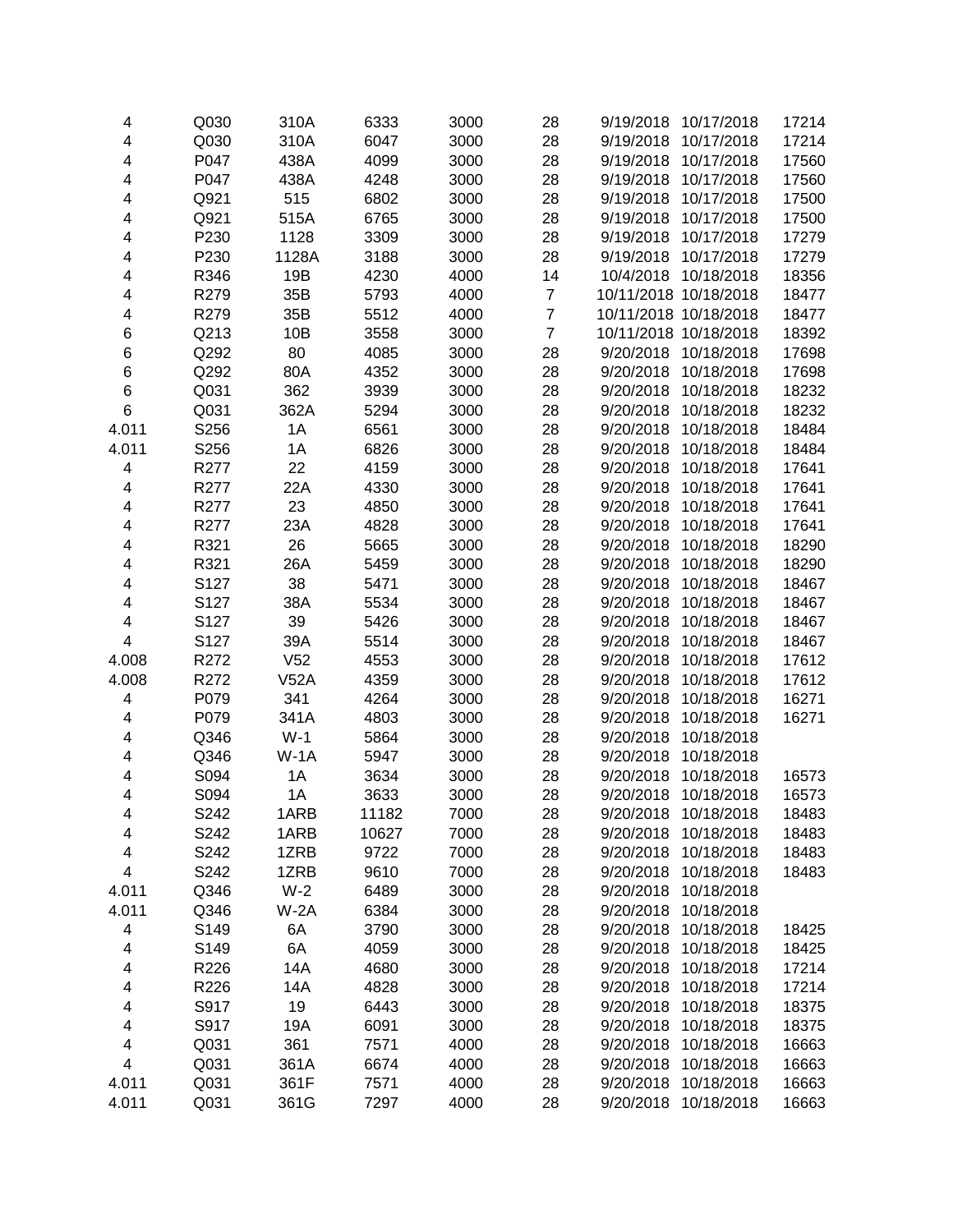| 4                       | A127   | 50B            | 5551 | 3000 | 16             | 10/2/2018<br>10/18/2018 | 18355          |
|-------------------------|--------|----------------|------|------|----------------|-------------------------|----------------|
| 4                       | A127   | 50C            | 5670 | 3000 | 16             | 10/18/2018<br>10/2/2018 | 18355          |
| 4                       | A127   | 52B            | 5257 | 3000 | 14             | 10/18/2018<br>10/4/2018 | 18355          |
| 4                       | A127   | 52C            | 5144 | 3000 | 14             | 10/4/2018<br>10/18/2018 | 18355          |
| 4                       | A127   | 53B            | 4249 | 3000 | 13             | 10/18/2018<br>10/5/2018 | 18355          |
| 4                       | A127   | 53C            | 4407 | 3000 | 13             | 10/5/2018<br>10/18/2018 | 18355          |
| 4                       | A127   | 57B            | 4686 | 3000 | 6              | 10/12/2018 10/18/2018   | 18355          |
| 4                       | A127   | 57C            | 4648 | 3000 | 6              | 10/12/2018 10/18/2018   | 18355          |
| 4                       | A127   | 58B            | 4936 | 3000 | 6              | 10/12/2018 10/18/2018   | 18355          |
| 4                       | A127   | 58C            | 4848 | 3000 | 6              | 10/12/2018 10/18/2018   | 18355          |
| 4.014                   | S924   | $\overline{2}$ | 4612 | 3000 | 29             | 9/19/2018 10/18/2018    | 16620          |
| 4.014                   | S924   | 2A             | 4417 | 3000 | 29             | 9/19/2018<br>10/18/2018 | 16620          |
| 4                       | Q031   | 361L           | 7219 | 3000 | 28             | 10/18/2018<br>9/20/2018 | 16663          |
| 4                       | Q031   | 361M           | 6864 | 3000 | 28             | 9/20/2018<br>10/18/2018 | 16663          |
| 4                       | Q031   | 361R           | 7369 | 3000 | 28             | 9/20/2018<br>10/18/2018 | 16663          |
| 4                       | Q031   | 361S           | 6878 | 3000 | 28             | 9/20/2018<br>10/18/2018 | 16663          |
| 4                       | Q031   | 361X           | 8127 | 4000 | 28             | 9/20/2018<br>10/18/2018 | 16663          |
| 4                       | Q031   | 361Y           | 7963 | 4000 | 28             | 10/18/2018<br>9/20/2018 | 16663          |
| 4                       | 150101 | 31A            | 5319 | 3000 | 28             | 9/20/2018<br>10/18/2018 | 17518          |
| $\overline{\mathbf{4}}$ | 150101 | 31B            | 5578 | 3000 | 28             | 10/18/2018<br>9/20/2018 | 17518          |
| 4.008                   | S127   | 40             | 5450 | 3000 | 28             | 9/20/2018<br>10/18/2018 | 18467          |
| 4.008                   | S127   | 40A            | 5438 | 3000 | 28             | 9/20/2018<br>10/18/2018 | 18467          |
| 4                       | R243   | 47             | 4580 | 3000 | 28             | 9/20/2018<br>10/18/2018 | 17644          |
| 4                       | R243   | 47A            | 4638 | 3000 | 28             | 9/20/2018<br>10/18/2018 | 17644          |
| 4                       | Q304   | 65A            | 3468 | 3000 | 28             | 9/20/2018<br>10/18/2018 | 17132          |
| 4                       | Q304   | 65A            | 3564 | 3000 | 28             | 9/20/2018<br>10/18/2018 | 17132          |
| 4                       | R260   | IR74A          | 8957 | 3000 | 28             | 9/20/2018<br>10/18/2018 | 18292          |
| 4                       | R260   | IR74B          | 9297 | 3000 | 28             | 9/20/2018<br>10/18/2018 | 18292          |
| 4                       | R260   | IR74C          | 8714 | 3000 | 28             | 9/20/2018<br>10/18/2018 | 18292          |
| 4                       | R260   | IR74D          | 8734 | 3000 | 28             | 10/18/2018<br>9/20/2018 | 18292          |
| 4                       | Q030   | 311A           | 5303 | 3000 | 28             | 9/20/2018<br>10/18/2018 | 17679          |
| 4                       | Q030   | 311A           | 4987 | 3000 | 28             | 9/20/2018<br>10/18/2018 | 17679          |
| 4                       | R279   | 29A            | 6333 | 4500 | 28             | 9/21/2018<br>10/19/2018 | 18442          |
| 4                       | R279   | 29A            | 6559 | 4500 | 28             | 9/21/2018<br>10/19/2018 | 18442          |
| 4                       | S032   | 4C             | 4283 | 3000 | $\overline{7}$ | 10/12/2018 10/19/2018   | 16440          |
| 4                       | R346   | 21B            | 4706 | 4000 | 14             | 10/5/2018 10/19/2018    | 18356          |
| 4                       | R346   | 22B            | 4638 | 4000 | 14             | 10/5/2018<br>10/19/2018 |                |
| 6                       | P079   | 345C           | 4334 | 3000 | 14             | 10/5/2018<br>10/19/2018 | 18356<br>17502 |
| 4.008                   | 11978  | 40             | 3773 | 3000 | 28             | 9/21/2018<br>10/19/2018 | 16085          |
| 4.008                   | 11978  | 40A            | 3351 | 3000 | 28             | 9/21/2018<br>10/19/2018 | 16085          |
| 4                       | S127   | 41             | 5857 | 3000 | 28             | 9/21/2018<br>10/19/2018 | 18467          |
|                         | S127   |                |      | 3000 | 28             |                         | 18467          |
| 4                       |        | 41A            | 5931 |      |                | 9/21/2018<br>10/19/2018 |                |
| 4                       | S127   | 42             | 4242 | 3000 | 28             | 9/21/2018<br>10/19/2018 | 18467          |
| 4                       | S127   | 42A            | 4375 | 3000 | 28             | 9/21/2018<br>10/19/2018 | 18467          |
| 4                       | P083   | 83             | 5120 | 3000 | 28             | 9/21/2018<br>10/19/2018 | 17256          |
| 4                       | P083   | 83A            | 5969 | 3000 | 28             | 9/21/2018<br>10/19/2018 | 17256          |
| 4                       | S936   | 4              | 5813 | 3000 | 28             | 9/21/2018<br>10/19/2018 | 18558          |
| 4                       | S936   | 4A             | 5891 | 3000 | 28             | 9/21/2018<br>10/19/2018 | 18558          |
| 4                       | R317   | 4A             | 6319 | 3000 | 28             | 9/21/2018<br>10/19/2018 | 16356          |
| 4                       | R317   | 4B             | 6238 | 3000 | 28             | 10/19/2018<br>9/21/2018 | 16356          |
| 4.011                   | S081   | $\overline{c}$ | 6391 | 3500 | 28             | 9/21/2018<br>10/19/2018 | 18214          |
| 4.011                   | S081   | 2A             | 6053 | 3500 | 28             | 9/21/2018<br>10/19/2018 | 18214          |